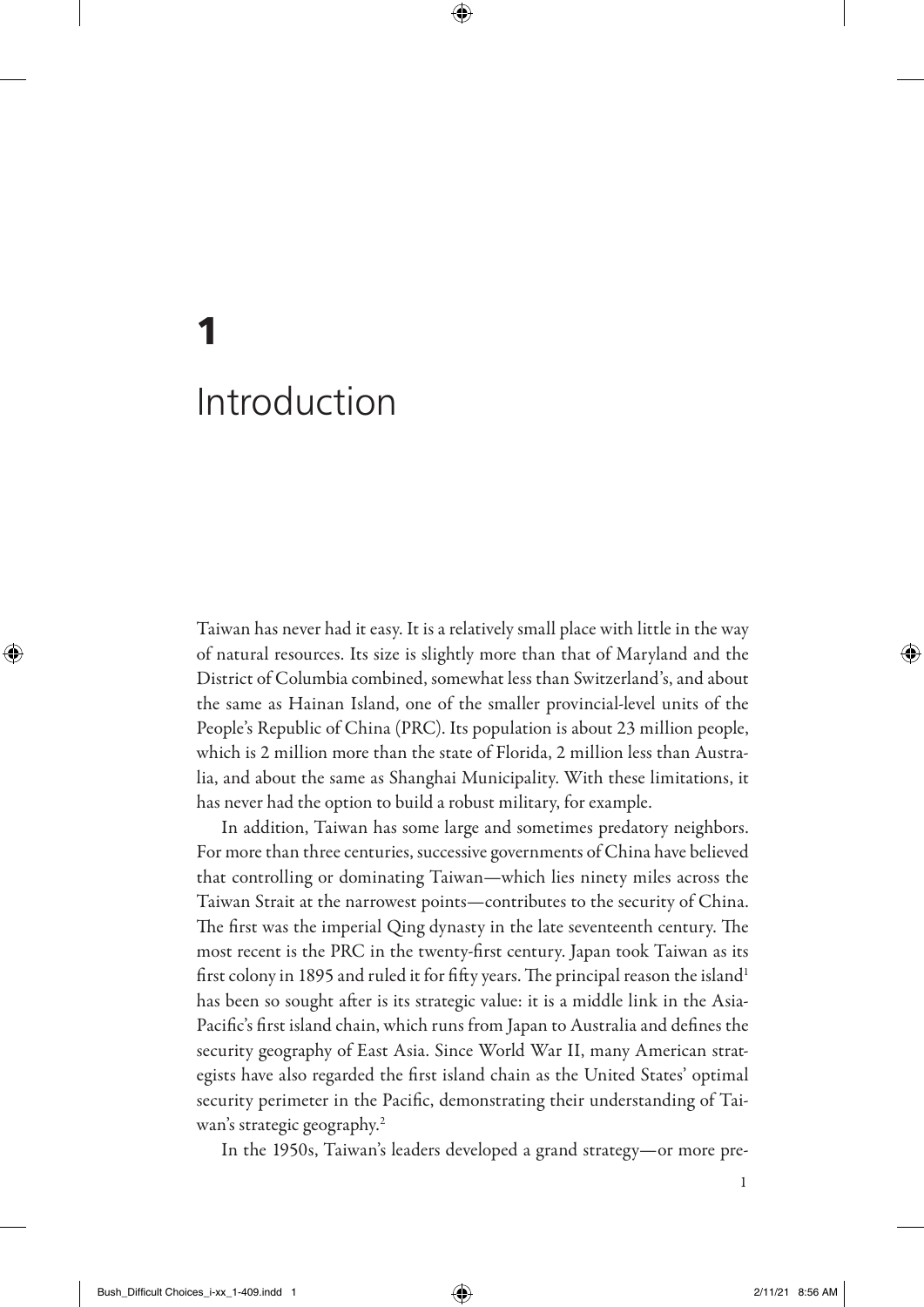cisely, a survival strategy—to cope with the twin problems of the island's small size and its dangerous neighborhood. To ensure security, they sought and received the protection of the United States. The relationship that developed was complicated and fraught with uncertainty for each party, but it has lasted for seventy years. To foster internal stability and encourage popular support for the regime, the government embarked on a program of export-led industrialization. That too succeeded beyond all expectations and over time fostered "the good life" for most of the island's residents. In the 1980s, there was a decision to move gradually from the authoritarian regime that had been in place since the late 1940s to a full and now lively democracy. That transition also had a strategic impact, if not a strategic motivation.

# **Economy and Society: Success and Its Effects**

Socially and economically, Taiwan's strategy was a huge success, as figures from the CIA's *World Factbook* and other sources delineate:

- $\blacksquare$  In 2016 GDP (at purchasing power parity) per capita was US\$47,800, ranking thirtieth in the world. (Taiwan's nominal GDP per capita was US\$22,497 for 2016, but its global ranking was probably similar).3
- $\blacksquare$  In 2020 life expectancy at birth is 80.6 years (43rd).
- Only 1.5 percent of the population lived below the poverty line in 2012 (the last year for which data is available).
- The population growth rate in 2020 was only 0.1 percent (187th).
- The urban share of the population is 77.5 percent  $(45th).4$
- The infant mortality rate is 4.3 deaths per 1,000 live births (187th).
- $\blacksquare$  In 2016 agriculture contributed only 1.8 percent to GDP; industry accounted for 36.1 percent, and services 62.1 percent.
- $\blacksquare$  Of the labor force, 59.2 percent works in the service sector, 35.9 percent in the industrial sector, and 4.9 percent in agriculture.
- Like other advanced economies, the rate of GDP growth has slowed to the range of 1–5 percent.<sup>5</sup> The unemployment rate has risen in the past decade to around 3-5 percent after being 1-3 percent in the 1990s.<sup>6</sup>
- <sup>O</sup> Virtually the entire population—98.5 percent—is literate. Around 20 percent of the population are in school at any one time, and more than 5 percent of the population (95 percent of secondary school graduates)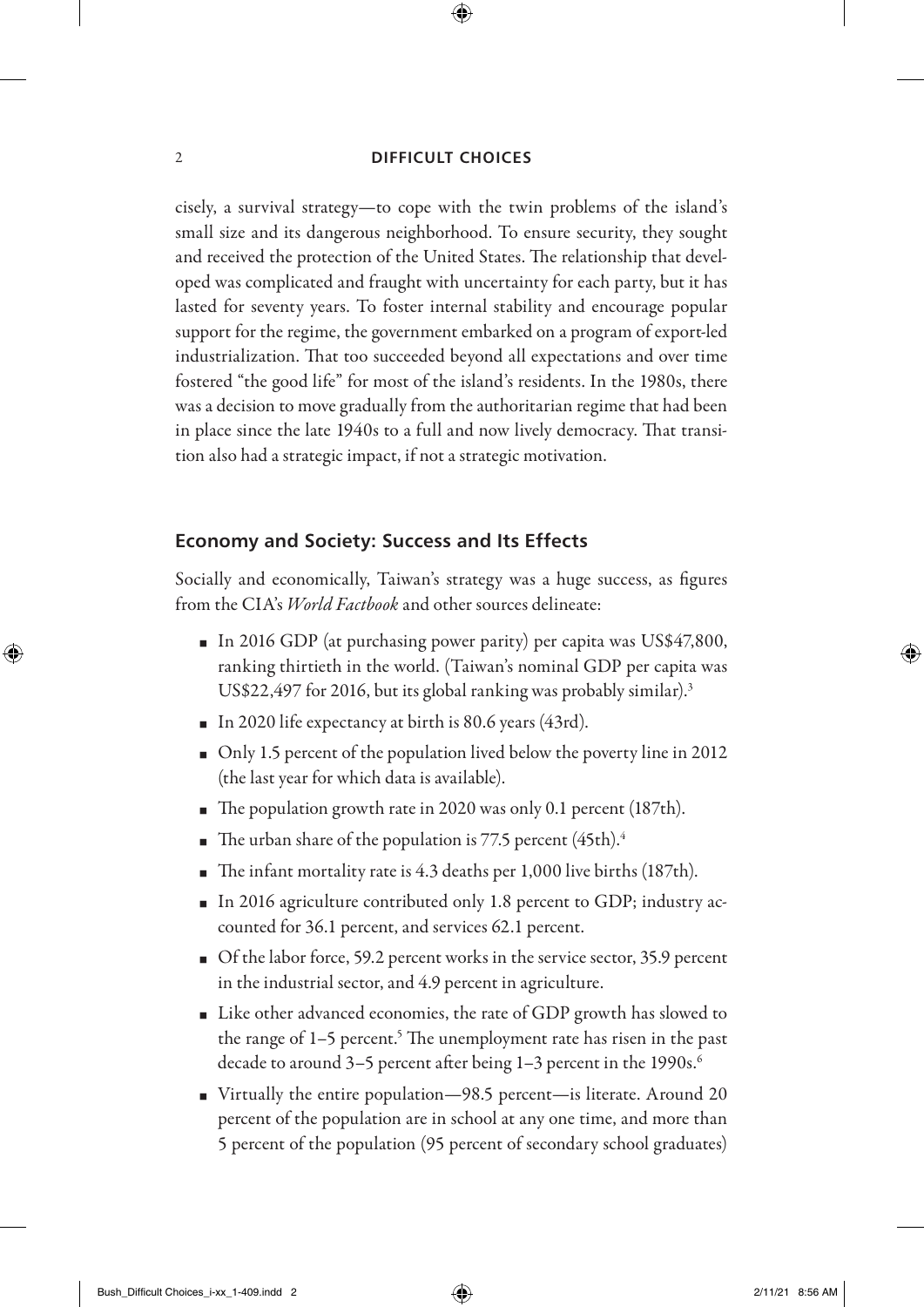attend an institution of higher learning.<sup>7</sup> Around  $44.5$  percent of the population have attended tertiary educational institutions.8

- $\blacksquare$  There are 124 mobile telephone subscriptions for every 100 persons (43rd).
- $\blacksquare$  There are five television networks and 171 radio stations islandwide.
- Eighty-eight percent of the population are Internet users  $(33rd)$ .
- Facebook's penetration of Taiwan is at the top of its presence in Asian markets.9

Yet like other advanced economies, Taiwan in recent years has had to cope with the consequences of its past success. Real GDP growth has gradually declined, from 9.0 percent in 1983 to 8.5 percent in 1993, 6.9 percent in 2003, 6.0 percent in 2013, and 5.5 percent in 2018.10 The island's best companies continue to perform well, particularly those in the computer and information technology sector, but for others growth is sluggish. Moreover, not all residents of Taiwan are benefiting from Taiwan's growing prosperity and enjoy an upper-middle-class or upper-class lifestyle. Indeed, in recent decades, there has been a trend toward greater inequality. Regarding income, the highest quintile's average disposable household income in 1996 was 5.38 times that of the lowest. In 2010 it was 6.06 times. The Gini coefficient, a statistical measure of distribution often used to gauge economic inequality, was 0.317 in 1996 and 0.338 in 2015.<sup>11</sup>

The large number of high school graduates attending tertiary education institutions (seventy universities and eighty-seven technical colleges) may seem impressive, but it belies some problems. There is a growing consensus that Taiwan actually has too many universities. Some universities were built for political reasons, rather than for the needs of Taiwan's labor force. As a result, there is a mismatch between the number of school places and the number of students, as well as between the skills of college graduates and the availability of jobs. The unemployment rate for university graduates is 5.1 percent, which is higher than the average for the whole workforce (less than 4 percent).12 Moreover, intense competition to get into the best universities fosters a contest to get into the best high schools, and so on. In this competition, the already well-off have a built-in advantage in passing opportunities along to their children.

Inequality is also serious in the availability of residential housing. The first fifteen years of the twenty-first century saw a rapid increase in the house price index, from 100 to more than 300, until the government took steps to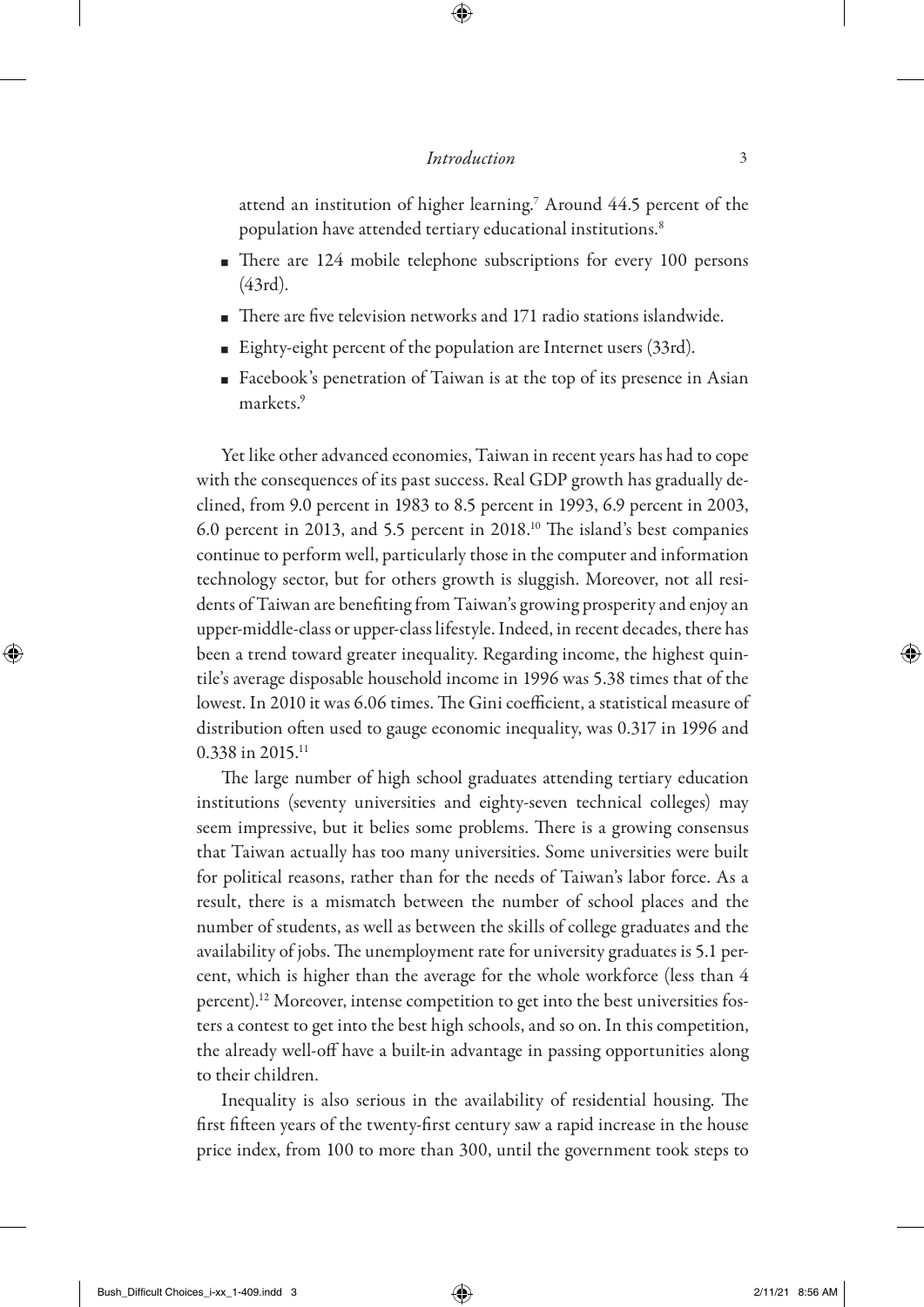#### 4 **DIFFICULT CHOICES**

stabilize prices. The problem was particularly acute in Taipei City, where the house price–to-income ratio doubled between 2004 and 2014.<sup>13</sup> Like other major metropolitan areas around the world, this run-up in property prices hits young adults the hardest and fosters the fear that they will not be able to achieve the same standard of living as their parents have. According to one estimate, the prospective buyer of an average-price apartment in Taipei would have to save more than fifteen years of income to make the purchase without leverage. In Taiwan as a whole, household indebtedness as a percentage of GDP has exceeded 80 percent since 2004.14

Demography creates its own kind of inequality in Taiwan, which has an aged society and a decreasing population growth rate. The population estimate for mid-2016 was 23.4 million people, which is about twice the figure in 1965 and 4 million more than that for 1985. And yet the population growth rate, which stood at 3.4 percent in 1965 and at 1.2 percent in 1985, has fallen to around 0.2 percent, which means that only a part of the older population is being replaced. The island's total population has thus peaked and will soon begin to decline. It is estimated that the current population will drop to 22.9 million people in 2035 and to 20.4 million in 2045.15

Consequently, the composition of the population will change. The share of people aged sixty-five and older was 8.3 percent in 1998 and an estimated 13.1 percent in 2016, but it is likely to rise to 27.4 percent in 2035 and 36.6 percent in 2050.16 Taiwan's working population, on the other hand, is on the cusp of a fairly steep decline: from 74.0 percent in 2014 to 71.4 percent in 2020, to 62.5 percent in 2035, and to 59.0 percent in 2044.17 An aging society creates a burden for a working-age population, whose size relative to the rest of the population is declining. In other words, there will be more children and elderly people depending on a shrinking number of people to support them.

Taiwan's social, economic, and political development has had environmental consequences. During Taiwan's period of rapid growth through industrialization, citizens had to tolerate the pollution of air, soil, and water. They either did not know the repercussions of environmental degradation or they were unable to complain about it because the political system was not yet open. However, after Taiwan's transition to democracy began, environmental advocacy became widespread and raised the salience of environmental protection in government policy. That task became easier as many industrial plants firms moved to mainland China and Southeast Asia to ensure business survival in the face of globalization. Yet pollution problems persist in a predominantly service economy, with polluting industries still fouling the air on parts of the island. Taiwan ranks forty-sixth in Yale University's global assessment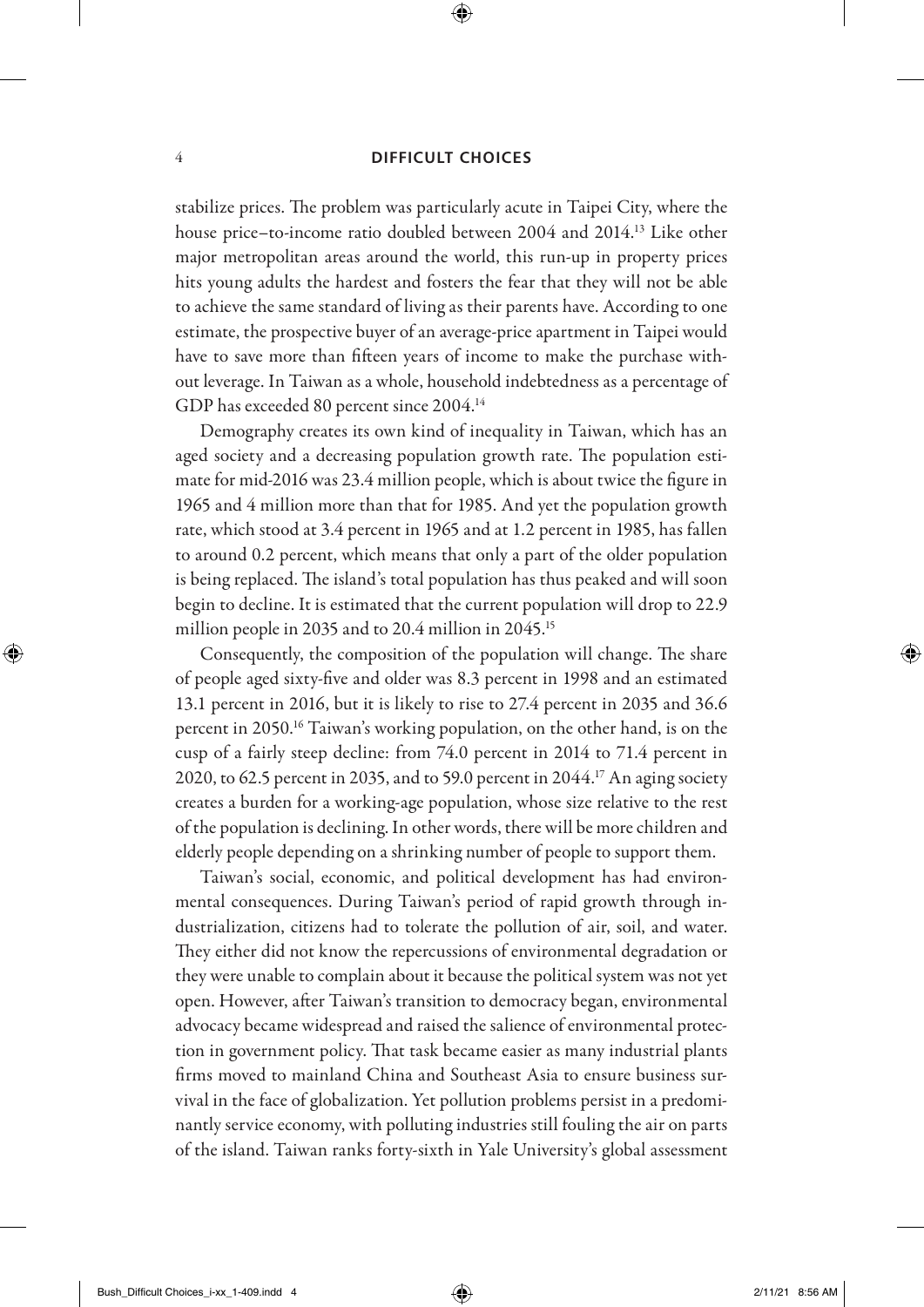of environmental protection, trailing behind countries in East Asia such as Singapore, Japan, and South Korea.<sup>18</sup>

In short, Taiwan's emergence as a modern, prosperous society has created serious competition among priorities, as well as dilemmas in how to address them. It must figure out how to make tough choices among a variety of matters: between rising energy demands and environmental protection, between economic growth and economic equity, and between the needs of the young and the needs of the elderly.

# **Domestic Transformation: External Political and Military Conflict**

On the security front, Taiwan has reason to fear that the U.S. shield that has protected it for decades is losing strength. What has changed is not the PRC's goal of unification, which remains the same today as it was in 1949, but rather the ability of the People's Liberation Army (PLA) to achieve that goal. That has improved steadily since the late 1990s, both in terms of projecting power across the Taiwan Strait and in complicating any effort by the United States to come to Taiwan's defense. How Taiwan should address this new reality is a daunting challenge. Moreover, it is critical to understand that what is at play here is not simply the possibility of one state seizing the territory of another internationally recognized state, as Japan seized Manchuria in 1931 or Nazi Germany conquered countries in Western Europe in 1940. There is a special political dimension to this dispute that stems from decades of conflict on the Chinese mainland in the first half of the twentieth century, how Taiwan's legal character has been understood, and how its people define their identity. To clarify this very political dimension requires a short historical detour.

When the Qing or Manchu dynasty ended in 1911, a new government, which called itself the Republic of China (ROC), succeeded it. Yet it was soon a republic in name only, as contending military forces fought for territory and control of the façade that was the central government. Out of that conflict emerged two political and military forces that, in turn, established relative dominance. The first was the Nationalist Party, known conventionally as the Kuomintang (KMT). Under the leadership of Generalissimo Chiang Kaishek, the KMT took over the ROC government in 1928 and sought to make it more effective. Its army eliminated some, though not all, of its remaining contenders for power. One that barely escaped elimination was the Chinese Communist Party (CCP) and its army, led by Mao Zedong.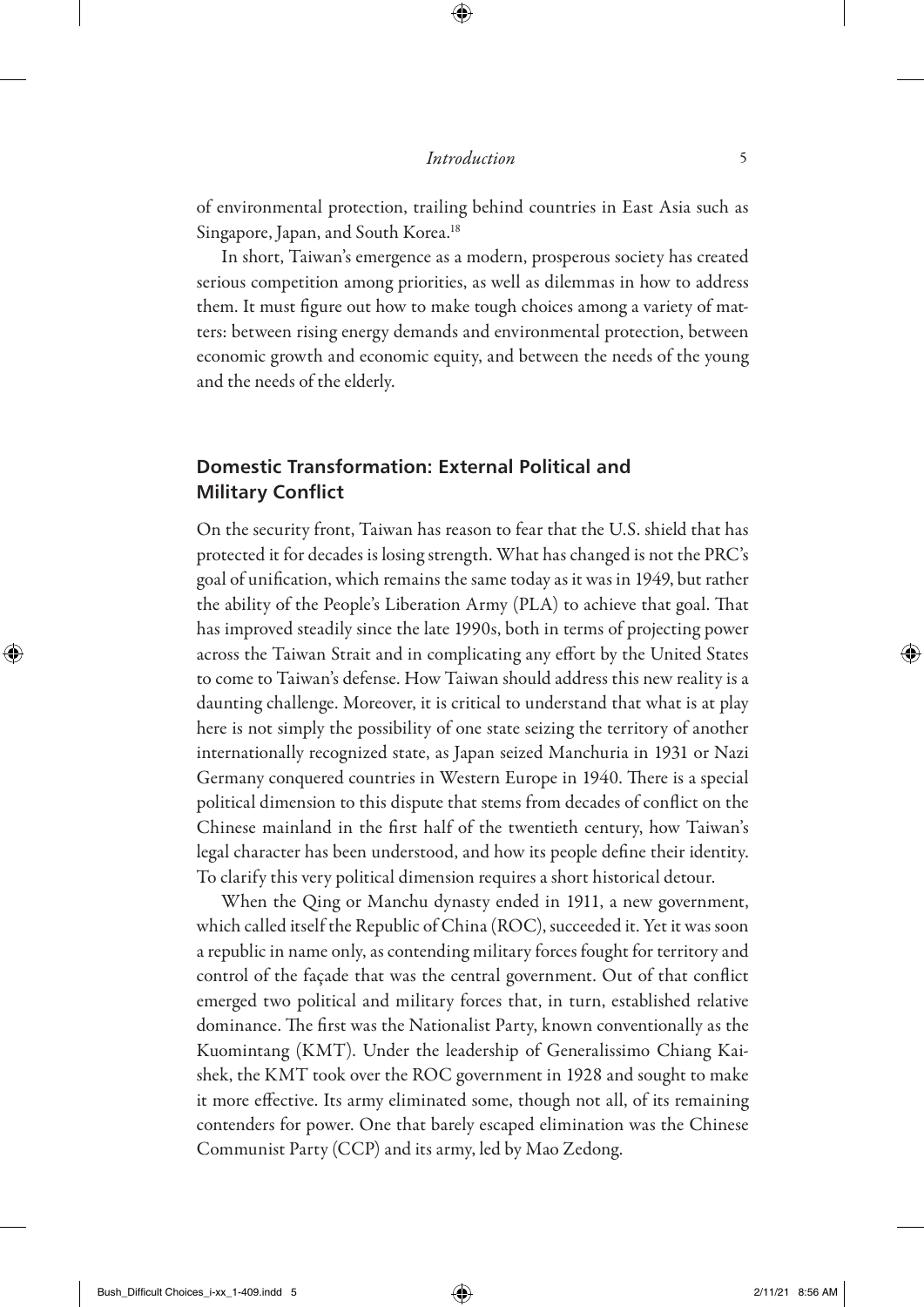#### 6 **DIFFICULT CHOICES**

Meanwhile, Japan embarked on aggression against the ROC. Six years after the seizure of Manchuria, full-scale war broke out in North and East China. Once the Japanese army had occupied those regions and penetrated into the center of the country, the ROC government moved inland. It survived through its own efforts and the aid first of the Soviet Union and then the United States. Meanwhile, Mao's CCP expanded from its main base area in the northwest into Japanese-held areas, building its military and administrative strength in the process. With the end of the war with Japan, and after two unsuccessful American attempts to mediate between the KMT and the CCP, civil war between the two armies began.

As the tide of fighting on the mainland increasingly went the way of the CCP, Taiwan became vital territory for the KMT. The island had been a frontier territory of the Qing dynasty since the seventeenth century, one that the imperial government began to develop only after other countries appeared to covet the island. In 1895 Taiwan became a colony of Japan, a prize that Tokyo took after defeating China in a war over Korea. During World War II, the allied powers decided that Taiwan should be returned to the ROC, and units of Chiang Kai-shek's armies accepted the Japanese surrender in the fall of 1945. With the civil war on the mainland lost, Chiang, the ROC government, and the ROC armies retreated to Taiwan, with Taipei as its new capital. On October 1, 1949, Mao Zedong declared the establishment of the PRC as the government of China, with its capital in Beijing, and the successor to the ROC. He also vowed to "liberate" Taiwan, an outcome that the Truman administration initially decided not to oppose.

Yet Taiwan did not fall to the PLA, primarily because the United States gradually resumed its support for the island's security. A military stalemate ensued, one that has persisted to this day. It was on a political battlefield that the two sides of the Strait then fought, hammer and tongs.

The first battle was over which government—the ROC or the PRC—was the legitimate representative of the state that the international community knew as China. At stake here was which would hold China's seat in the United Nations and other international organizations. A related issue was diplomatic relations with third countries. Should they recognize the PRC or the ROC? In which capital should their embassies be located? A very special case here was the United States, which not only continued to recognize the ROC as the government of China after 1949 but also concluded a mutual defense treaty with it in 1954, pledging to come to Taiwan's defense if attacked. But Taipei was fighting a losing political battle. It was forced to leave the UN in 1971, and by the early 1980s the PRC had effectively won the contest within the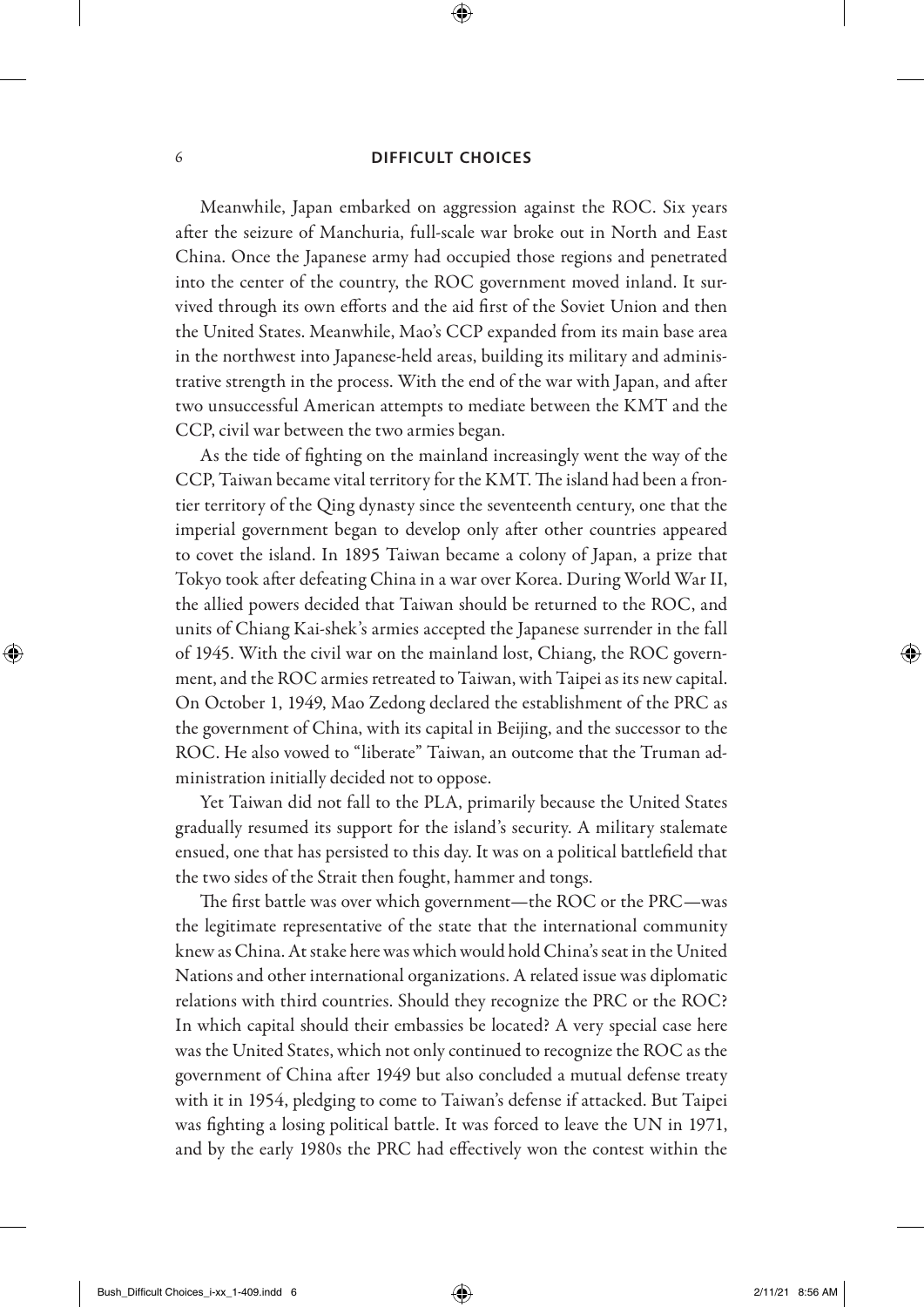international system. Beijing represents China in international organizations, and Taiwan participates only under special circumstances. Only fourteen countries and the Vatican maintain diplomatic relations with the ROC. As for the United States, it terminated diplomatic relations with Taipei at the end of 1978 and established them with Beijing on New Year's Day, 1979. The mutual defense treaty ended a year later, having been terminated according to its provisions. The Taiwan Relations Act, passed by the U.S. Congress in March 1979, created a framework for unofficial yet substantive relations going forward.

The second issue between Beijing and Taipei began in 1979 and is still unresolved: that is, whether and under what terms the two sides might settle the political and legal dispute between them (the details of this are covered in later chapters). From 1949 into the early 1980s, Beijing and Taipei had agreed that unification should occur; they simply differed over which China would disappear as a result. In the late 1970s and early 1980s, however, Beijing changed the nature of the disagreement. It asserted that it wanted unification to occur peacefully, but it did not rule out the use of force. It also proposed a formula for unification of Taiwan, known as "one country, two systems." This was the same approach applied to Hong Kong, and, based on those arrangements, what this meant for Taiwan was that the ROC would disappear. Taiwan would subsequently become a "special administrative region" of the PRC, subordinate to the central government. Taiwan leaders would continue to manage internal affairs, but Beijing would control who led the island's government. Taipei rejected those terms at the time and has done so ever since.

### *New Directions*

Beginning in the mid-1980s, the cross-Strait relationship changed in three significant ways that were relevant to the political dimension of this politicalmilitary dispute. The first was economic. Gradually, an array of Taiwanese companies, which had been losing global competitiveness by continuing to manufacture products on Taiwan itself, revived their businesses by relocating some of their operations to China. This shift was an immediate boon to the PRC because it put its people to work and led to the transfer of technology and management skills. But the government in Beijing, led as it was by Marxists, hoped that growing economic integration would lead ultimately to political unification. The process would take time, but it was enough at this time to put the one country, two systems formula on the table for future negotiations.

The second development was a decision in 1985 and 1986 by Taiwan's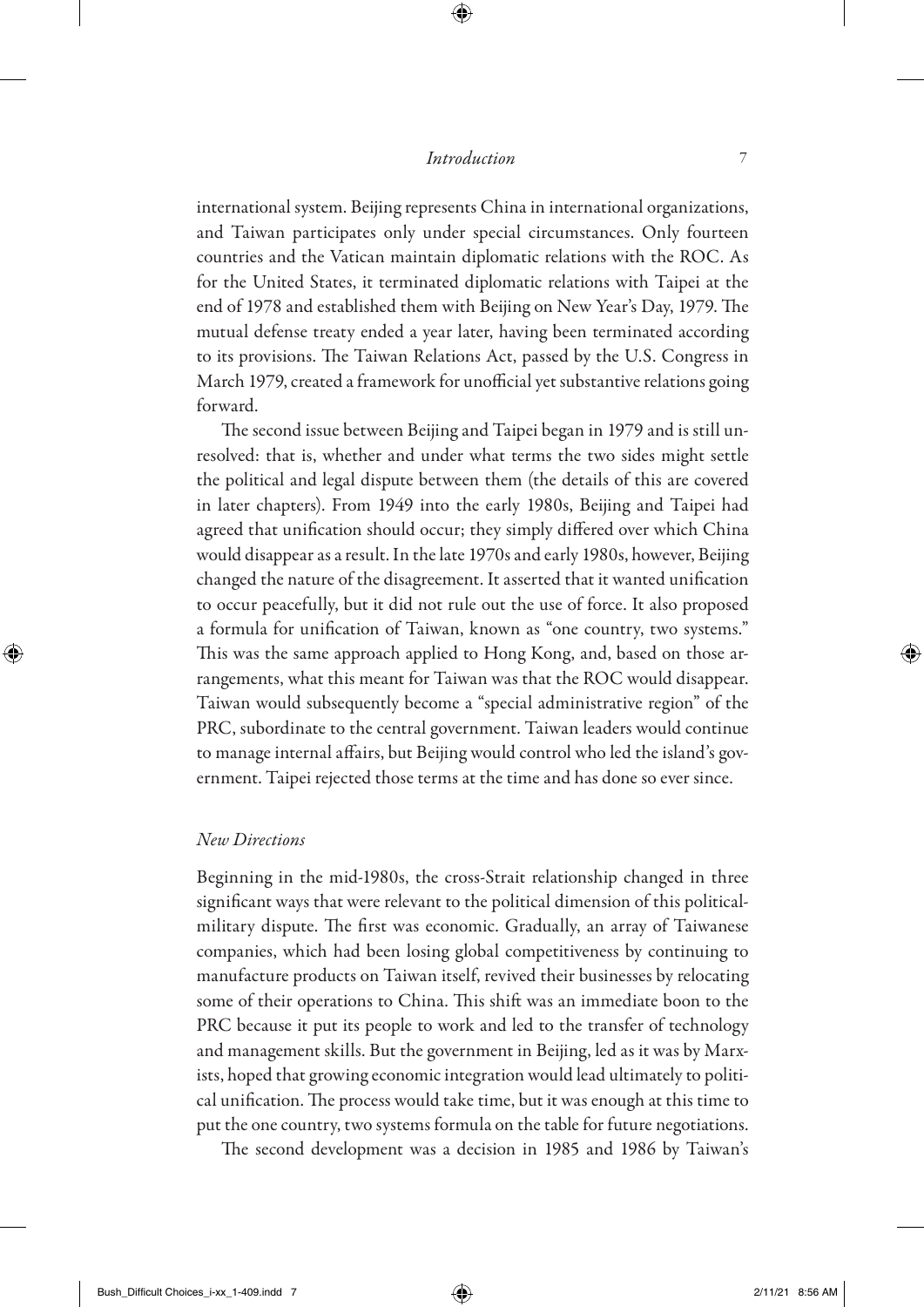president, Chiang Ching-kuo, son of Chiang Kai-shek, to open up the political system. The elder Chiang had imposed a hard-authoritarian regime on the island. His son softened the system and then decided that it was in the interests of the KMT and Taiwan to move gradually to democracy.<sup>19</sup> From the late 1940s to the late 1980s, the public at large had no voice concerning who held power and what policies were best. From the early 1990s on, in contrast, they have been free to debate the dangers and opportunities posed by China, the pros and cons of dependence on the United States, and what kind of society Taiwan should be. In addition, they effectively gained a seat at the negotiating table if talks with Beijing ever began.

Democratization also introduced a new, third element into the longrunning political disagreement between Beijing and Taipei. In addition to the issues of whether the ROC or the PRC would represent China in the world and how the dispute between them should be resolved, a new issue arose concerning the territory of Taiwan: whether it was a part of China at all. The constant view in Beijing, and the traditional view in Taipei, was that the island had legally been returned to China. (A small Taiwan independence movement had begun after the KMT takeover and was made up of overseas exiles who believed Taiwan should be its own country.)

Yet once people in Taiwan gained the right of free expression and free assembly, previously taboo ideas about the island's future became everyday topics of political discussion and advocacy. Only a small share of the population regarded themselves as exclusively Chinese, while an overwhelming majority saw themselves as Taiwanese or some undefined mixture of both. At the same time, some Taiwan people rejected the idea that Taiwan was part of a divided country (China). Instead, they said, it should become an independent country—a Republic of Taiwan—that had no legal connection with China. This was an outcome that Beijing and KMT traditionalists strongly opposed, and the PRC has warned repeatedly that independence would lead to war. These issues have created a mare's nest of complexity that the average Taiwan citizen or a member of the U.S. Congress does not understand. Yet these questions of political and legal identity are the fulcrum governing Taiwan's future and whether that future will be peaceful.

Before long, the KMT, which had remade itself to engage in democratic competition, and the Democratic Progressive Party (DPP), which was founded by opponents to authoritarian rule, established themselves as the main contenders for power and policy. By 2000, each major party led a coalition that included smaller splinter parties. These two camps became known as the Blues and the Greens, the respective colors of the KMT and DPP flags.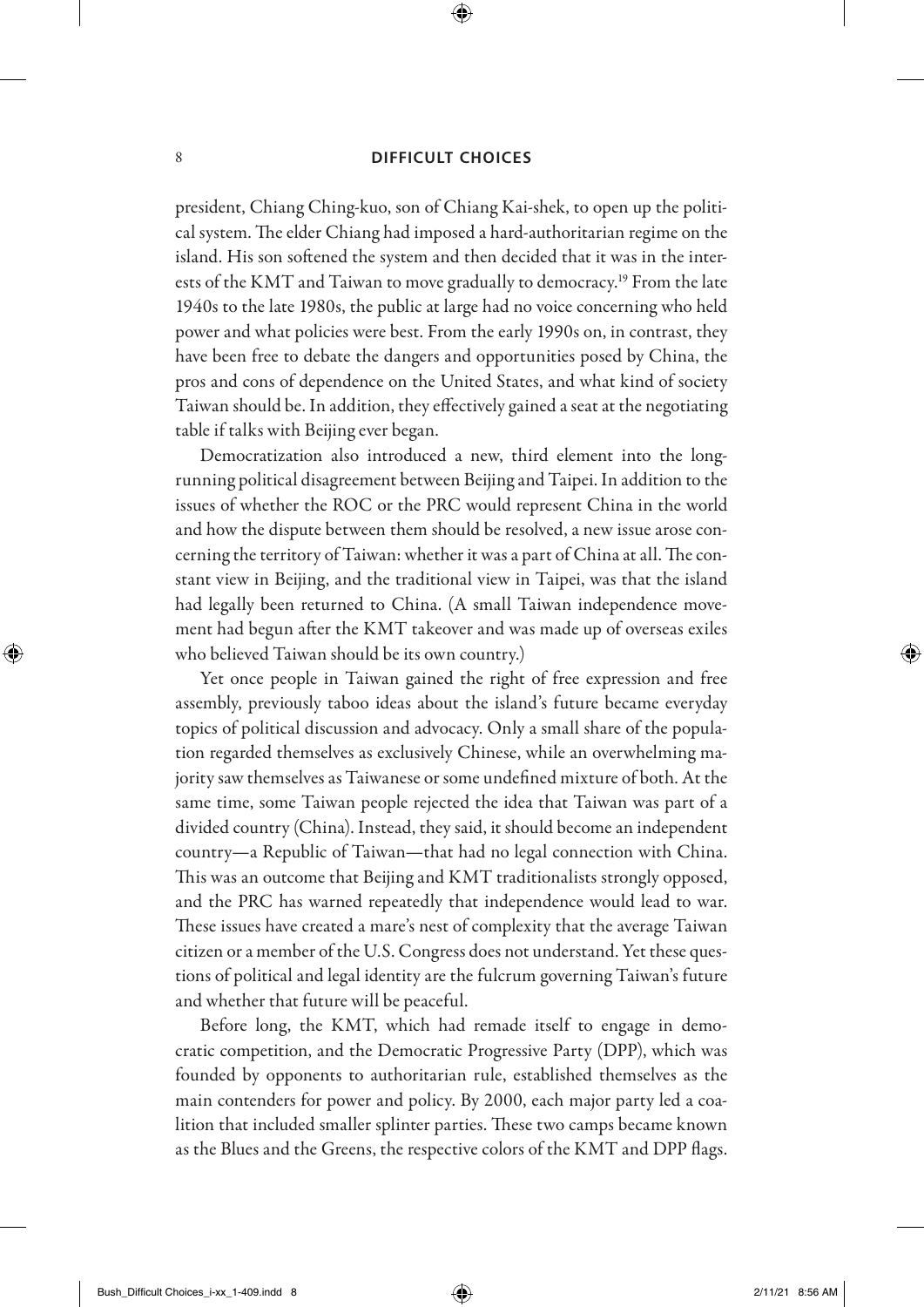The Blues believed that Taiwan could reap the benefits of economic interactions with China without risking its political autonomy. The Greens perceived a greater risk that economic dependence would lead to political subordination to the PRC.

Both camps generally agree that they must rely on the United States to preserve Taiwan's autonomy, but the Blue camp has more confidence in its ability to manage the China risk. In addition, both camps have a spectrum of views that run from "deep" to "light." The Deep Blues tend to adhere to the ROC's early staunch anticommunist and anti-independence stance and favor unification of some sort, while the Light Blues are more comfortable with Taiwan's maintaining political distance from China, even as it secures benefits from economic relations. The Deep Greens favor a more radical approach to securing autonomy through measures that call for Taiwanese independence, while the Light Green are more concerned about the potential for conflict and are more comfortable maintaining some sort of status quo between the ROC and the PRC.

Political power in Taiwan has shifted back and forth between Blue and Green camps, as well as between light and deep within each camp. President Lee Teng-hui, who dominated the Taiwan political system during the 1990s, started out with a Blue stance and moved increasingly toward a Green one during his time in office. The DPP's Chen Shui-bian, who was president from 2000 to 2008, began as a Light Green leader and shifted to Deep Green after a couple of years.

In 2008 Ma Ying-jeou and the KMT swept the DPP from power. Ma believed that to preserve its prosperity, freedom, and security, Taiwan needed to maintain some degree of engagement with Beijing. That policy worked politically until around 2014, after which more and more people worried that Taiwan was becoming too dependent on China and that any benefits of that dependence were not broadly shared.

In 2016 Tsai Ing-wen and the DPP brought about the latest turn of this wheel. On January 16 of that year, Tsai won an easy victory in the presidential election and her party, the DPP, won an absolute majority in the island's Legislative Yuan (LY), a stunning reversal from only eight years earlier. Four years later, Tsai won reelection with a higher margin than in 2016, and the DPP maintained its legislative majority, but with fewer seats. Political competition is firmly institutionalized, and the voters have the final say.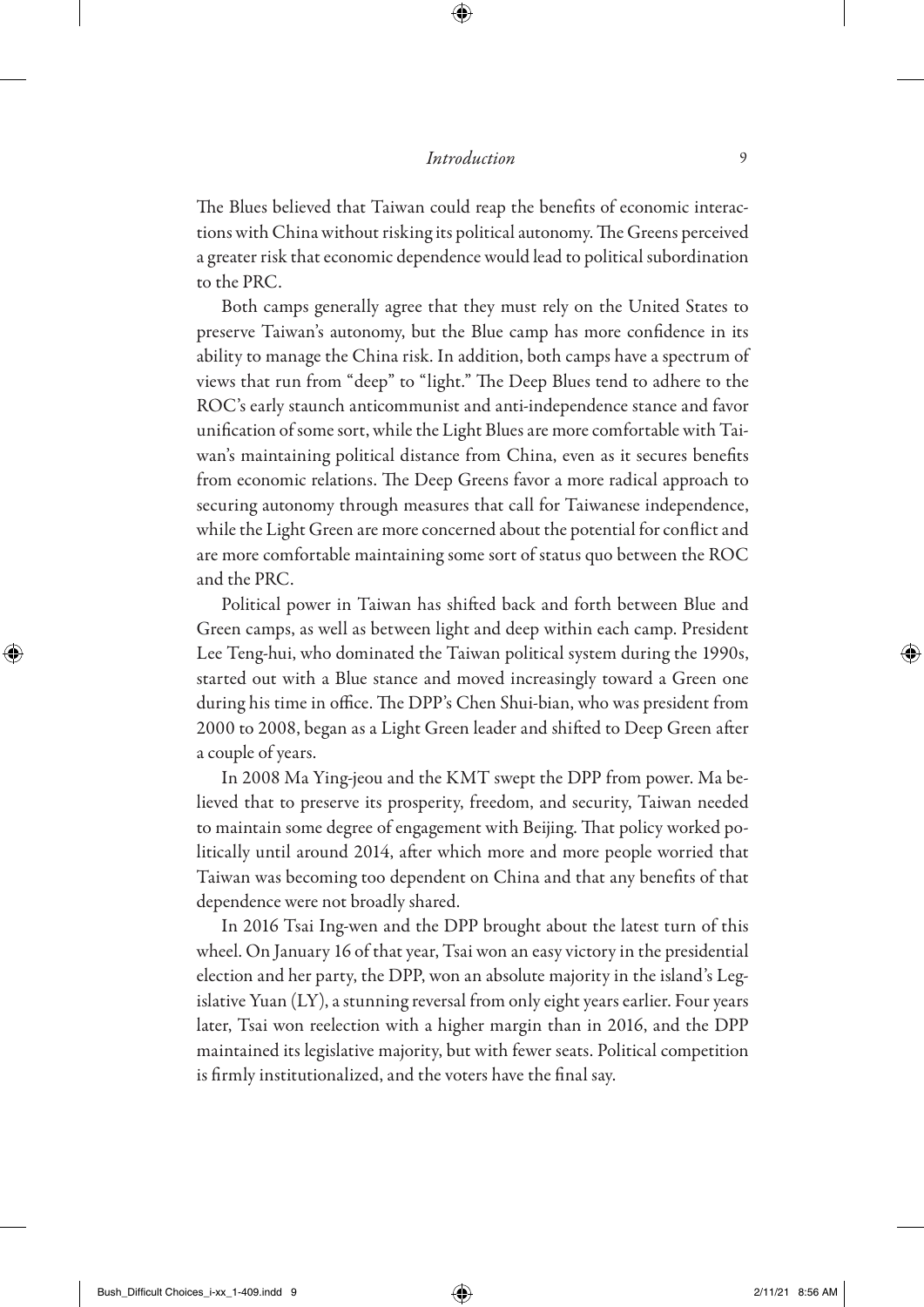# **The Dilemmas Posed by Taiwan's Democracy**

Taiwan's democratization created dilemmas for both the PRC and the United States. For Beijing, achieving unification would be more difficult now that the public had a say in decisions concerning their fundamental future. Moreover, there was the danger that elements on the island who wanted de jure independence would exploit the more open system to achieve their goals, which in turn might lead the PRC to go to war to stop it. For Washington, cross-Strait conflict would require it to decide whether to come to Taiwan's defense. For Taipei, preserving security and the good life would be more difficult in a political system where contending forces all had a say.

# *For Beijing*

Taiwan's democracy and open discussion of de jure independence have worked very much to the PRC's disadvantage. Once the island's people gained their political voice, it was no longer possible for Beijing to negotiate a deal with a small group of leaders in Taipei, as it no doubt had hoped. Most people identify to some degree with Taiwan and less with China, and a minority of people want a Republic of Taiwan. Support for unification is low. The people Taiwan voters have picked to be their presidents have not always been to Beijing's liking. Indeed, of the candidates elected since the first direct vote in 1996— Lee Teng-hui, Chen Shui-bian, Ma Ying-jeou, and Tsai Ing-wen—Ma was the one with whom Beijing was most comfortable, and his effort to stabilize cross-Strait relations and put the PRC and Taiwan on a mutually beneficial basis ultimately met strong opposition. That again called into question the PRC approach of working through Taiwan leaders to create circumstances conducive to unification. Then there is the reality that Taiwan is a constitutional democracy. That means, in my view, that if Beijing's approach to unification requires significant changes in Taiwan's political institutions and legal identity, as it would under one country, two systems, that would require amendments to the ROC Constitution. The hurdles involved in enacting those amendments are so high that passage is impossible unless the DPP and the KMT agree that the changes proffered are worth accepting.

Beijing has made its task more difficult by misperceiving the goals of the Taiwan leaders. It has branded Lee Teng-hui, Chen Shui-bian, and Tsai Ingwen as proponents of Taiwan independence, who would use their power as president to bring about that goal. I argue that what Lee Teng-hui advocated was not de jure independence but PRC acceptance that Taiwan and its gov-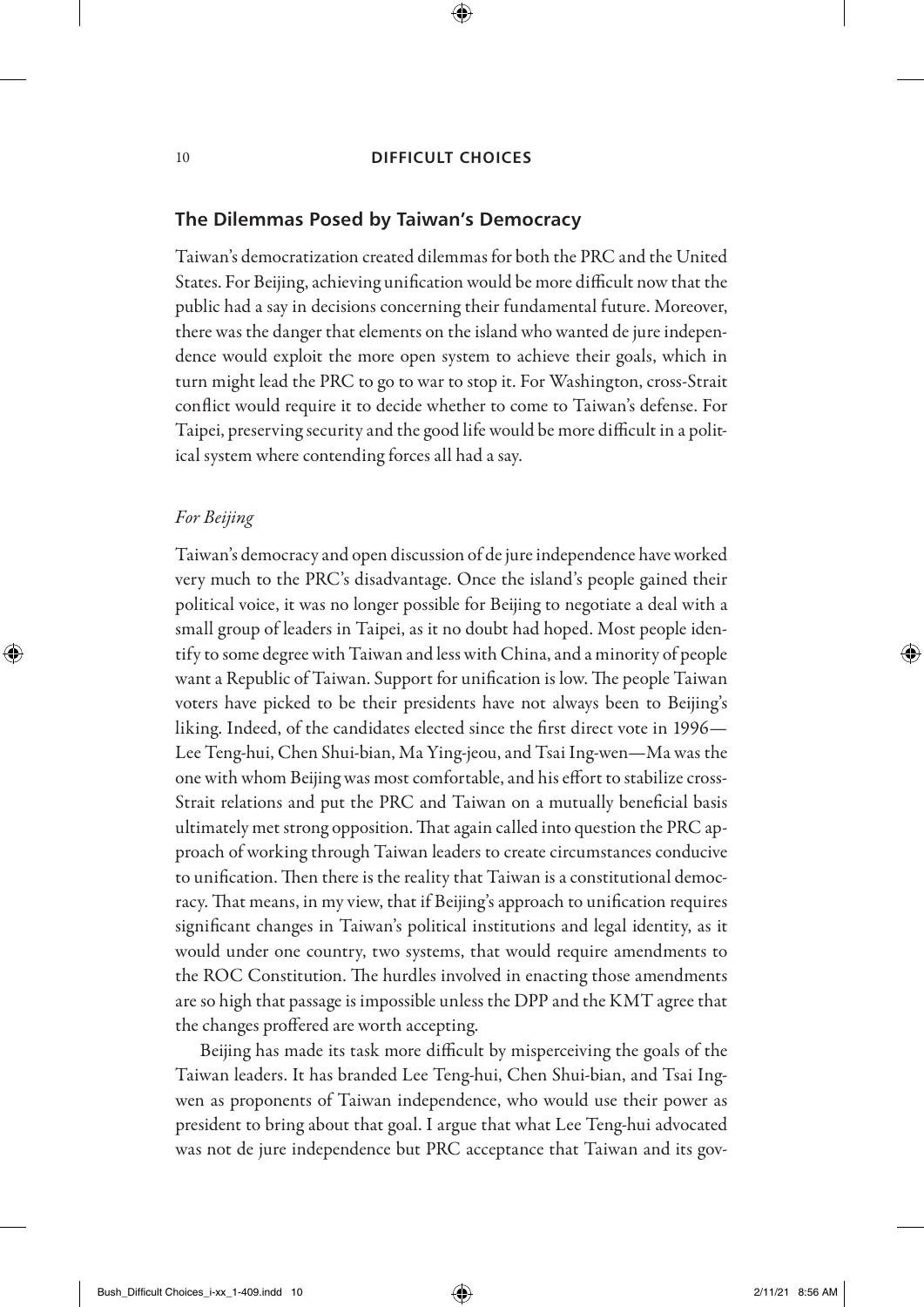ernment were a sovereign entity both for purposes of Taiwan's international role and of any negotiations concerning unification. He did not oppose unification, just the terms that Beijing offered, which were contrary to the idea of a sovereign Taiwan. Chen Shui-bian was more complicated in his goals, strategy, and tactics, but he was constrained not only by Beijing but also by the KMT, the Taiwan public, and the United States. Given Tsai's moderate, cautious approach to the PRC, Beijing has been hard-pressed to make the case that her goal is what Beijing said it was. Ironically, Ma Ying-jeou was willing to accept the PRC precondition for productive relations, but he did so in a way that would have been a two-China policy, which Beijing opposes as much as Taiwan independence. Also, he deflected PRC pressure to begin political talks.

In short, the PRC faces a more serious problem than the unwelcome policies of this or that Taiwan president. Over a four-decade period, it has not been able to convince Taiwan's leaders and the island's people to accept unification or even to begin political talks that might lead to unification. Its formula for unification—one country, two systems—has never had a market on Taiwan, particularly after the democratic transition. The public may not support de jure independence, but their identification with Taiwan, where, by now, most of them were born and raised, is strong. Cross-Strait economic interdependence sustained Taiwan's prosperity, but it did not change political attitudes appreciably and instead created fears of overdependence. Beijing had hoped that successful application of the formula in Hong Kong would encourage Taiwan citizens and leaders to accept it. But growing political conflict in Hong Kong in the 2010s, capped by violent protests in the summer and fall of 2019, and Beijing's May 2020 decision to impose a national security law only strengthened Taiwan citizens' opposition to unification. This has left PRC leaders with a difficult choice. Do they accommodate to the Taiwan public's opposition to unification based on one country, two systems and try to make the best of the status quo? Do they formulate an approach to unification that is more compatible with the views of the DPP, the KMT, and the public at large? Do they roll the dice and go to war to achieve their objective, and then have to rule an unhappy populace?

# *For Washington*

The United States had strongly supported Taiwan's democratization as evidence of the triumph of American values at the end of the Cold War. Washington was not so pleased when the policies of Taiwan's elected leaders ran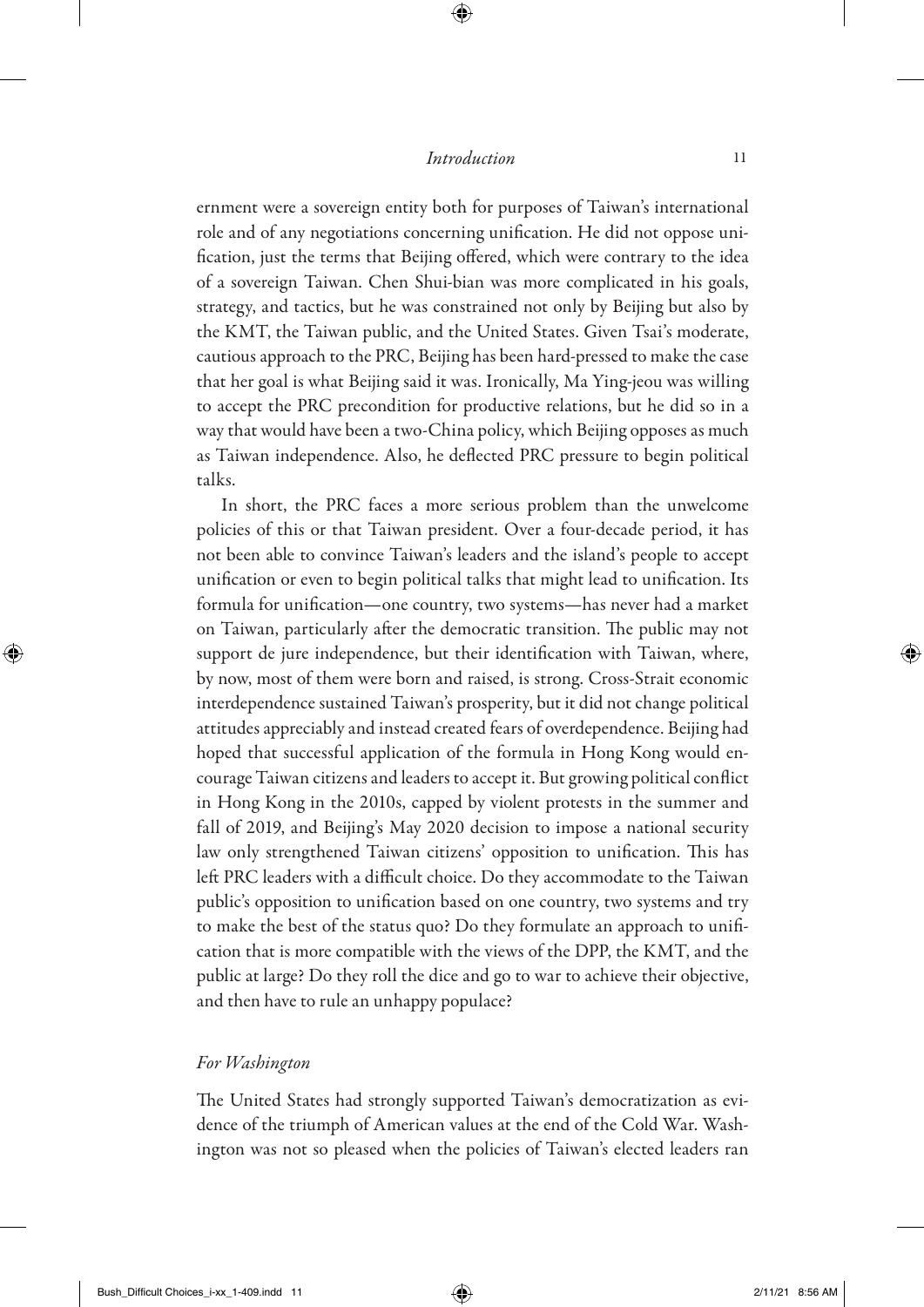contrary to its long-stated abiding interest in peace and security in the Taiwan area. In particular, U.S. officials worried that Presidents Lee Teng-hui and Chen Shui-bian were taking Taiwan in a direction that would provoke Beijing, destabilize cross-Strait relations, and increase the possibility of a conflict that was unnecessary in Washington's view. For this reason, Washington distanced itself from Lee's and Chen's destabilizing initiatives in an effort to restrain them.

On the other hand, the United States had a more positive assessment of Ma Ying-jeou, and it shifted its approach to Taiwan accordingly. Similarly, Tsai Ing-wen has maintained good relations with the United States. Once she became a candidate for the 2016 election, she worked hard to reassure the Obama administration that her cautious approach to mainland China was compatible with the U.S. interest in cross-Strait stability. After Tsai was elected, Washington disagreed with Beijing's argument that she was changing the status quo. In a speech at the Brookings Institution in October 2017, James Moriarty, chairman of the American Institute in Taiwan, offered this judgment: "My interactions with President Tsai have reaffirmed my conviction that she is a responsible, pragmatic leader. The United States appreciates her determination to maintain stable cross-Strait ties in the face of increasing pressure from the PRC on a number of fronts."20 Tsai understood that it was in her administration's interest to maintain a close alignment with the United States. Moreover, Tsai had worked in both the Lee Teng-hui and Chen Shuibian administrations and saw what happens when Taiwan's leaders followed policies that Washington viewed as challenging its interests and ignored the risks of getting on Washington's bad side. Consequently, through her first four-year term, Tsai did nothing to create credible suggestions that she would do the same.

# *For Taiwan*

Under the island's democratic system and with the support of the United States, Taiwan's leaders and its public have rejected any consideration of Beijing's plan for unification, even as they enjoy, with some anxiety, the benefits of the economic relationship. But this success has only blocked what Taiwan wishes to avoid. It has not defined clearly how it is that Taiwan should seek to survive in a dangerous world and preserve the good life, and how to accomplish that. Vigorous debates on the very meaning of political and legal identity continue. Are there two Chinas, the PRC and the ROC, or just one? Is Taiwan a part of the sovereign territory of that China, whichever Chinese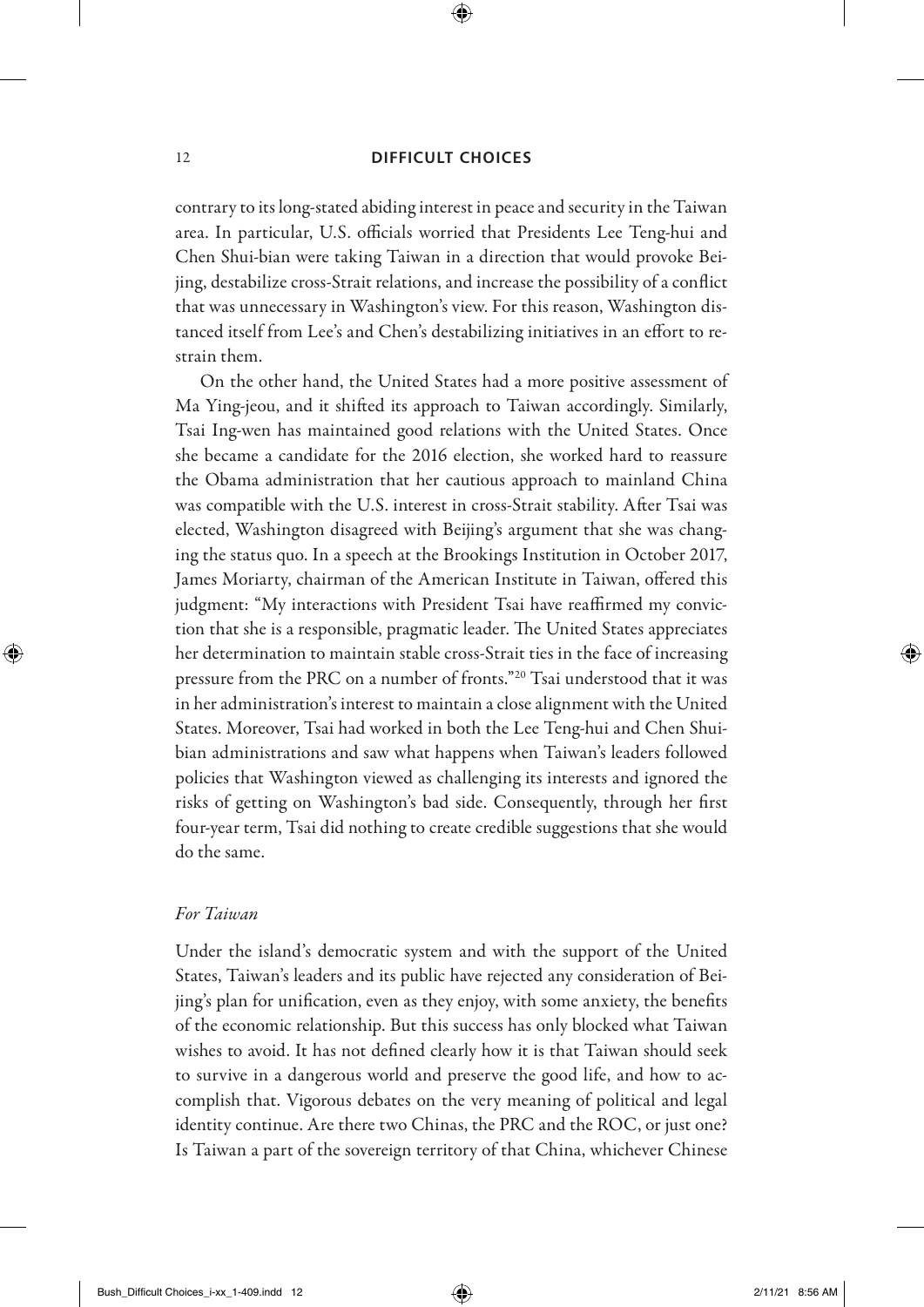government represents China internationally? Is Taiwan its own state, legally distinct from China?

Taiwan could better achieve those objectives if leaders, institutions, and the public forged a domestic consensus on grand strategy that is based on a realistic assessment of the island's strategic environment. They must then iterate the ends and create the means to implement this grand strategy to its full potential. Yet democratic systems often have a particularly difficult time effecting internal consensus, since contending political forces can disagree about the dangers they face and how to adjust to them.

Taiwan has a vibrant democracy, albeit sometimes an unruly one. Civil and political rights are protected. At all levels of the political system, the chief executive and legislators are picked by well-run competitive elections. There is an independent judiciary, which frees the courts from improper influence. Civil society plays an increasingly important role in politics. However, democratic systems also institutionalize conflict. Politics in Taiwan is polarized between the Blue and Green camps, making differences of opinion common and compromise difficult to reach. Furthermore, it is easier for opponents of a policy initiative to block it than for its proponents to build sufficient support to enact it. The media in Taiwan prefer sensation and scandal to policy substance. None of Taiwan's political institutions work perfectly, and there is a serious debate about the value of representative versus direct democracy. The public has periodically disapproved of the performance of both the DPP and the KMT, leading to regular transfers of power. Perhaps most serious is that political leaders have a severe aversion to being straight with the public on the need to choose between competing priorities regarding both domestic policy and how to cope with China and to work in a more bipartisan way to make authoritative choices.

The two levels of Taiwan's policy dilemma—navigating postindustrial democratic development, on the one hand, and managing the challenge from an increasingly powerful and revisionist PRC, on the other—reinforce each other and make meeting them all the more complicated. Even if China, with its dreams of unification, were 9,000 miles away from Taiwan, instead of just 90 miles—and even if the PLA were not enhancing its military capabilities to prepare to fight a war over Taiwan, as it is—Taiwan would still face major policy questions, for which answers are not always obvious. But China is ninety miles away, and its military capabilities are growing, complicating Taiwan's ability to defend itself against Chinese attack and the ability of the United States to come to its aid. Generally speaking, Taiwan's democratic system may appear to perform well in comparison with others, including the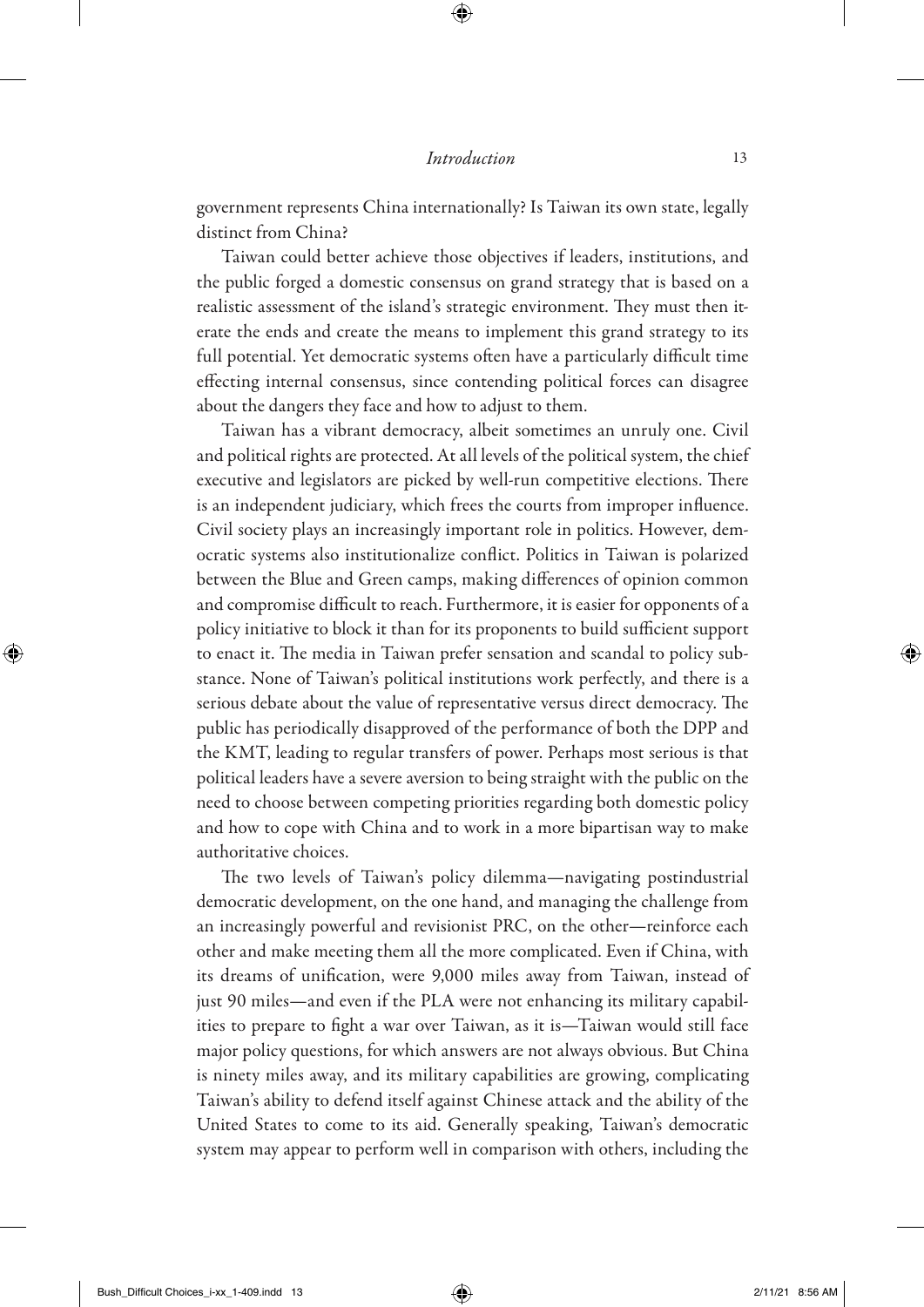United States. However, the stakes involved and the high costs of failure require a proportionately higher level of performance on the part of the island's elected leaders. Taiwan has little margin for neglect and even less margin for error.

# **The Aim of this Book**

The primary focus of this book is not simply Taiwan's relationship with China. It is, rather, the dilemmas that Taiwan faces as a society and the difficulties that the political system has in reconciling those dilemmas. Furthermore, it gives special emphasis to the public's views of the issues at play in these dilemmas. The following chapter sets a baseline for what is known about public opinion on the domestic issues in play. The next four chapters look at domestic policy issues and the debates surrounding them: the government budget, the economy, energy security, and transitional justice. The six chapters that follow look at various aspects of cross-Strait relations. Chapter 7 presents Beijing's policy toward Taiwan, why it has failed so far, and its options to address that failure. Chapter 8 presents the contending Taiwan approaches to its security problem, and chapter 9 examines its defense strategy. Chapters 10 and 11 examine competing views that Taiwan citizens have about the nation with which they identify and how they might define Taiwan's statehood, key points of contention with Beijing. Chapter 12 describes China's efforts to weaken the island through means that are coercive but not violent. Chapter 13 discusses Taiwan's political system, the obstacles to creating consensus on admittedly difficult issues, and the consequences of not doing so. Chapter 14 examines implications for U.S. policy toward Taiwan and China, and chapter 15 offers ideas on how Taiwan can preserve security and its "good life," in spite of the dual dilemmas it faces.

Taiwan's democracy is an issue of special interest to me, since the arc of my professional and intellectual career parallels Taiwan's recent political history. I first lived in Taipei in 1975 in the middle of research on my Ph.D. thesis, when the authoritarian system still maintained strong control. However, my main interest in the late 1970s and early 1980s was the establishment of diplomatic relations between the United States and the PRC, a development that was a bitter blow to Taiwan. But Taiwan became the center of my attention in the summer of 1983 when I became a staff person on the House Committee of Foreign Affairs. Representative Steve Solarz, for whom I worked for most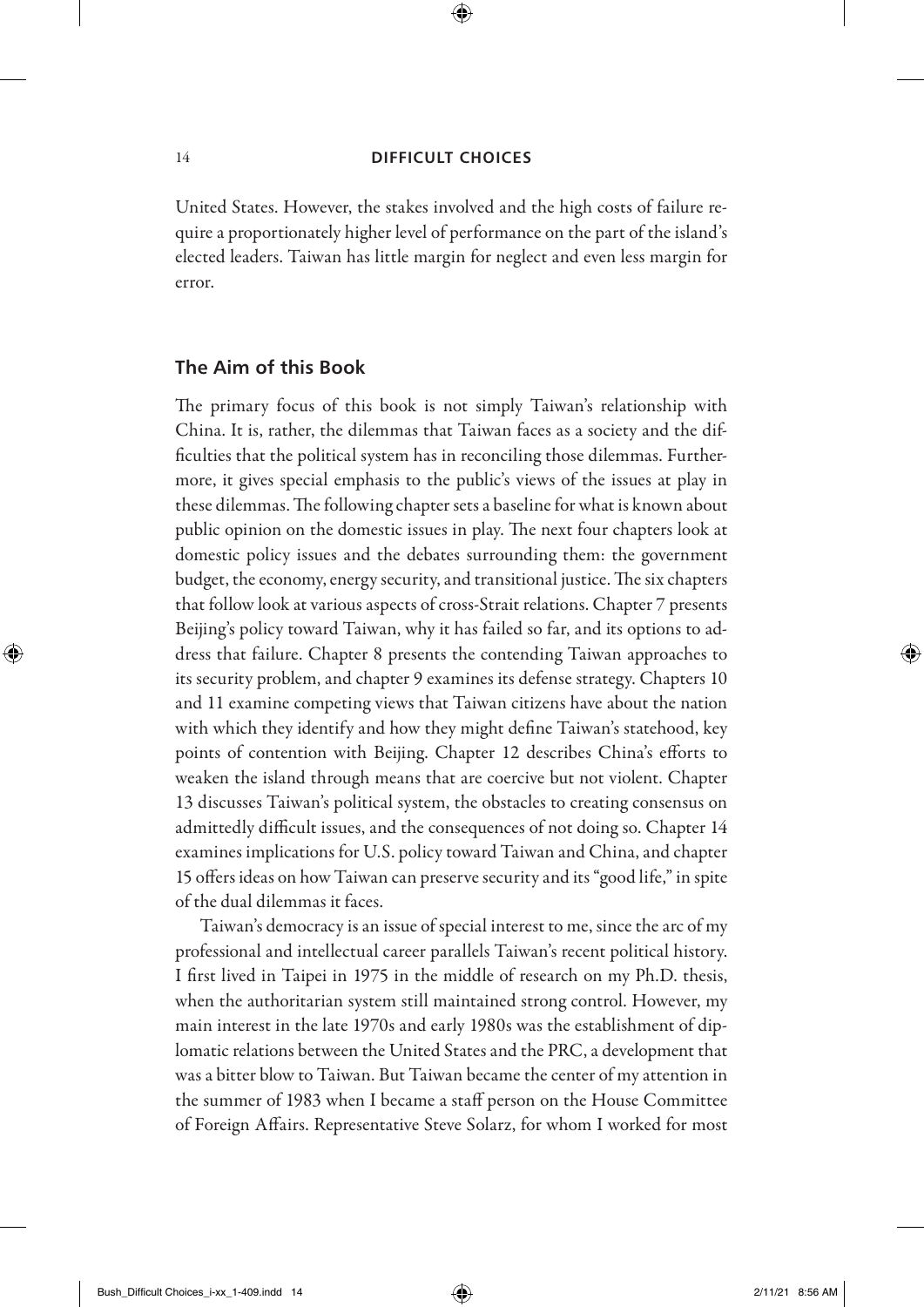of the next decade, wanted to promote democratization and human rights in Taiwan, and it became my job to help him. Not long into my tenure as a staff person, Taiwan's president Chiang Ching-kuo made the decision to start the process of democratization.

In my view, the contribution of outsiders such as Solarz to both the start and completion of that transition was relatively modest, less significant than that of the opposition forces inside Taiwan (the *Dangwai*, which became the DPP) and of reformers within the regime. But the American role was not trivial.21 Most significant was the result: the Taiwan people gained a say in their own affairs after being denied that say for decades. Before this, the U.S. government made decisions affecting the interests of the people of Taiwan without consulting them. It is because Taiwan's democratic transition was the pivot point of its political history that I try as much as possible to include information on public attitudes about policy issues.

Washington was in for something of a surprise once Taiwan politicians began taking advantage of their new-found freedom to advocate for policies that had previously been taboo and offering novel views on Taiwan's legal status and its relationship with China. American officials struggled to understand what was behind Taipei's moves even as they focused on priorities in U.S.-PRC relations.

One example that highlights how Taiwan began to perturb the United States occurred in the summer of 1999, amid diplomatic complications between China and the United States. At that time, Washington was trying to close its bilateral negotiations with China regarding its entry into the World Trade Organization while dealing with a firestorm of Chinese criticism over the U.S. accidental bombing of the PRC embassy in Belgrade in May. Two months later, Lee Teng-hui suddenly announced his view that cross-Strait relations were a "special state-to-state relationship." The PRC feared that Lee was establishing a legal basis for independence, and PLA jets flew farther out into the Strait than normal. There was actually a substantive basis for Lee's viewpoint, but U.S. officials did not fully understand it at the time.<sup>22</sup> Looming on the horizon were the March 2000 presidential elections in Taiwan and the real possibility that Chen Shui-bian of the DPP, which was associated with the goal of independence, would become president. Chen did become president, and as time went on, he played up Taiwanese nationalism and announced proposals without consulting with the United States about his potentially provocative initiatives.

In short, from about 1994 through 2007, the United States continued to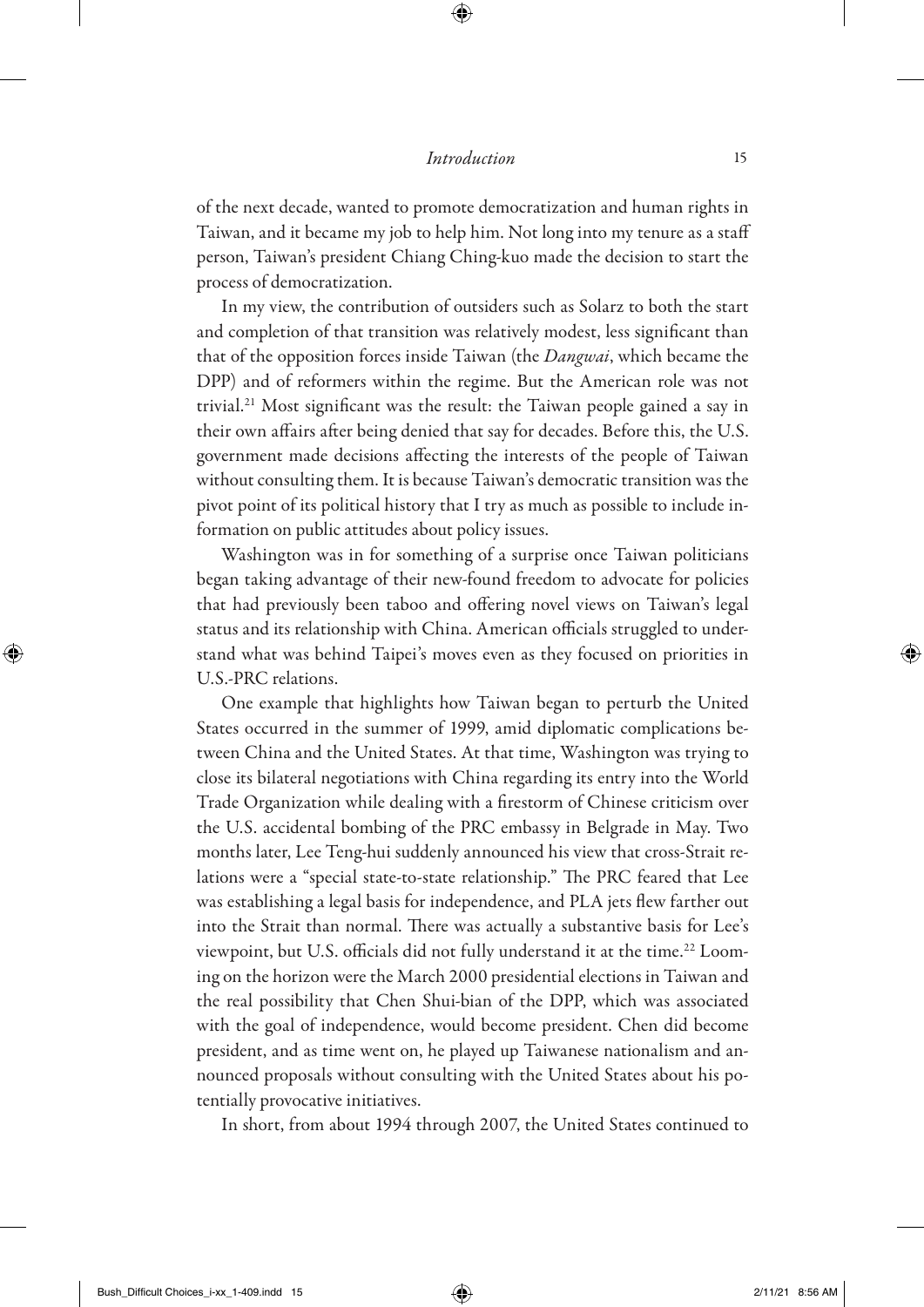state its admiration for Taiwan's democracy but was frustrated by the actions of Taiwan's democratically elected leaders. That situation changed in 2008, when Ma Ying-jeou became president and undertook policies to engage China economically and bring some stability to cross-Strait relations. This was very much in line with how both the Bush and Obama administrations defined U.S. interests in these matters. However, Ma's push to create a free trade regime with China was increasingly unpopular in Taiwan, and the KMT's failure to find a successor to run in the 2016 elections led to the DPP's Tsai Ing-wen's winning the presidency. She not only won that contest handily but was able to credibly reassure the United States that she wanted to preserve the status quo. Tsai and the DPP suffered a serious setback in the November 2018 local elections, but she rebounded over the course of 2019 to win reelection in 2020. When it comes to picking a president, it seems, Taiwan voters usually have the last word.

Yet there are other signs that some political forces are unhappy with Taiwan's representative democracy. First of all, since 2008 young people have engaged in demonstrations and protests, some of which were quite large, owing to the multiplier effect of social media. The Sunflower student movement of early 2014 was a high tide of this type of political action and reflected in part a desire on the part of activists to have a greater say in the discussions of policy relative to the executive and legislative branches. Second, Deep Green elements had long pushed for greater use of initiatives and referendums in formulating public policy. After the DPP won control of the government in 2016, it pushed forward changes in the referendum law to make such directdemocracy mechanisms easier to employ. However, the KMT and its allies soon sponsored referendums that complicated DPP governance. Third, populist candidates emerged as possible contenders in the 2020 elections. Only one, Kaohsiung mayor Han Kuo-yu, ended up as a candidate for the KMT. But he soon found that running for mayor is easier than running for president, and against a sitting incumbent at that. More generally, policy initiatives were often obstructed in several ways. It was easier to stop proposed actions than carry them through.

Given my personal connection to Taiwan's democratization, I hope that the island's public and leaders will find ways to work together to address the dilemmas that the society faces. Yet it is hard to avoid the conclusion that Taiwan's democratic political system is performing at only a suboptimal level and is not meeting its original promise. That would be too bad, because if any people deserve to have an effective political system it is the people of Taiwan—because of the policy challenges the island faces and the incredibly